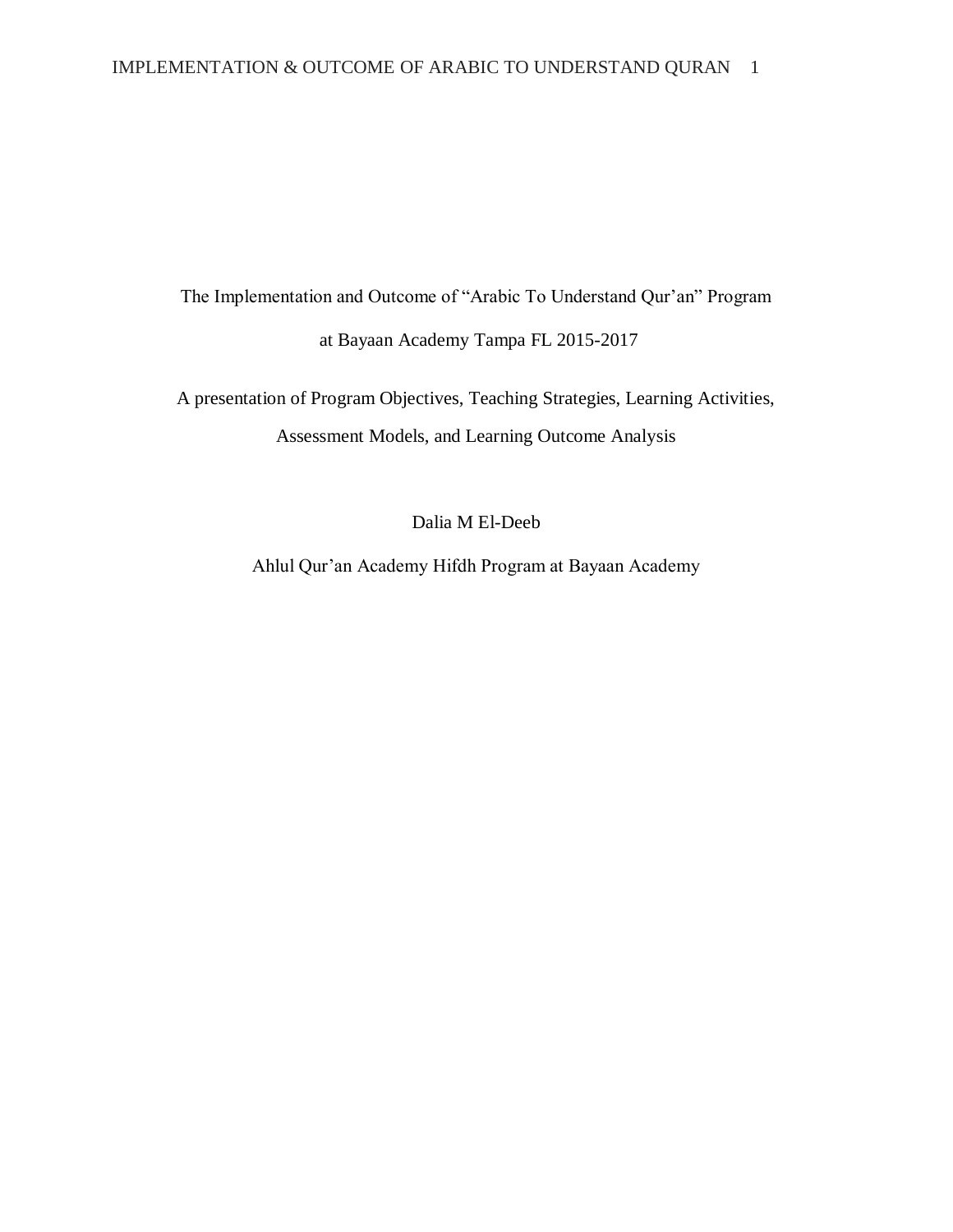#### Abstract

Understanding the Holy Qur'an and strongly bonding with it is an essential need for Muslim children raised in the West. A language barrier can greatly hinder the formation of such bond. With time limitation and - in many instances - lack of interest on behalf of the students, it becomes a must for Islamic schools to adopt well- crafted Tafseer programs that address this language barrier. This session presents Tafseer strategies used by Ahlul-Qur'an Academy at the full time Academics and Hifdh program at Bayaan Academy, Tampa FL. A main feature is Arabic To Understand Qur'an ( Ar.TUQ ), a self-developed program designed to allow students to understand the Holy Qur'an in the language of its revelation, providing understanding of the language syntax. Starting at the KG, the Ar.TUQ program aligns content standards with desired learning outcome for each grade or level, providing bench-marks for elementary and middle school students. It provides clear objectives, recommendations for vocabulary selection, reading/comprehension material, engaging learning activities, and assessment models. The Nurania method is used to enhance reading. Ar. TUQ introduces Arabic grammar, Word Morphology, and Rhetoric skills essential for understanding the Holy Qur'an. Results of the Ar.TUQ have exceeded our expectations in the areas of reading/comprehension, Arabic grammar, Word morphology and figurative speech. Although it was not targeted, students reach satisfactory levels of mastery of conversational Arabic with accuracy and sound pronunciation. We recommend the use of Ar. TUQ as a supplement to Arabic curricula to maximize comprehension of the Holy Qur'an.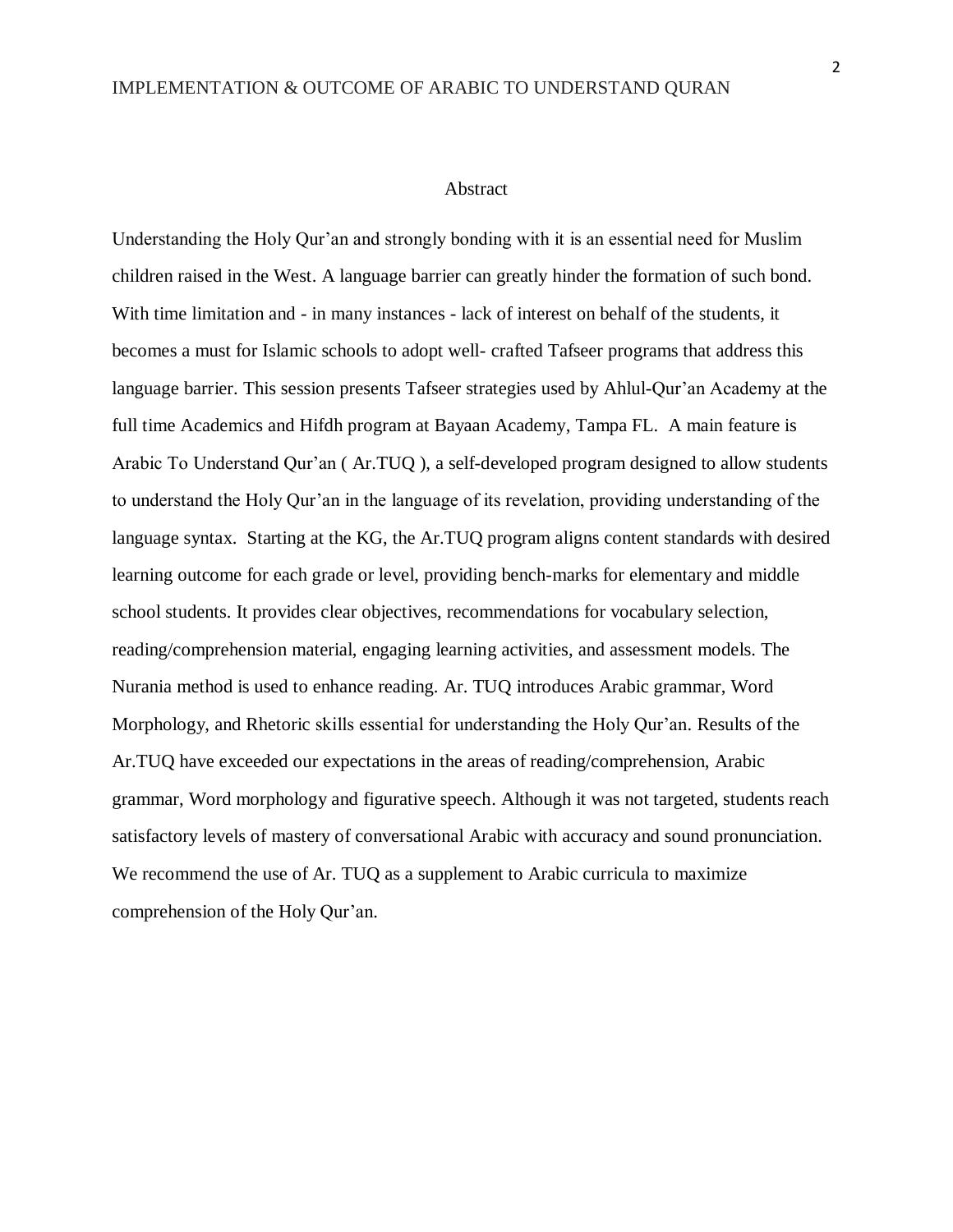Raising Muslim children in the west comes with a number of challenges. One such challenge is establishing a connection with the Holy Qur'an. As the main source of Islamic beliefs and principles, the Holy Qur'an is meant to be a book of life that Muslims need to read/recite and contemplate on to adopt its morals and benefit of its guidance. However, we see that a great percent of Muslims raised in the west have incomplete grasp of the essence of their religion mainly because they have no or a limited access to the Holy Qur'an. Many Islamic schools and after school/weekend programs have done a good job raising the interest of their students in memorizing some or all of the Qur'an. In most instances however, students feel Qur'anic Arabic is not something they can understand, and they largely count on translation to understand the ayas. Truth is, their understanding continues to be deficient and their bonding with the Holy Qur'an does not reach its potential. Badawi E. M., and Abdel Hakeem M. (2008) in the preface of their Arabic/English Dictionary of Qur'anic usage bring a statement of John Penrice, the author of the first Arabic/English Qur'anic dictionary published in 1873. He said, "Beauties there are, many and great; ideas highly poetical are clothed in rich and appropriate language, which not infrequently rises to a sublimity far beyond the reach of any translation." The language barrier could have been alleviated by teaching Arabic in Islamic schools. However, the focus in the majority of programs is on the conversational Arabic. Arabic speaking families are greatly interested in conversational Arabic for their children to keep their heritage. Mastery of conversational Arabic in one or another slang of the Arabic speaking countries is not sufficient for the purpose of understanding the Holy Qur'an and is not geared towards understanding the Qur'an in the language of its revelation. Failure to address Arabic syntax and word morphology deprives the learner of a complete appreciation of a unique language with special features, that was chosen by Allah SWT to communicate His final word, the Holy Qur'an, to humanity.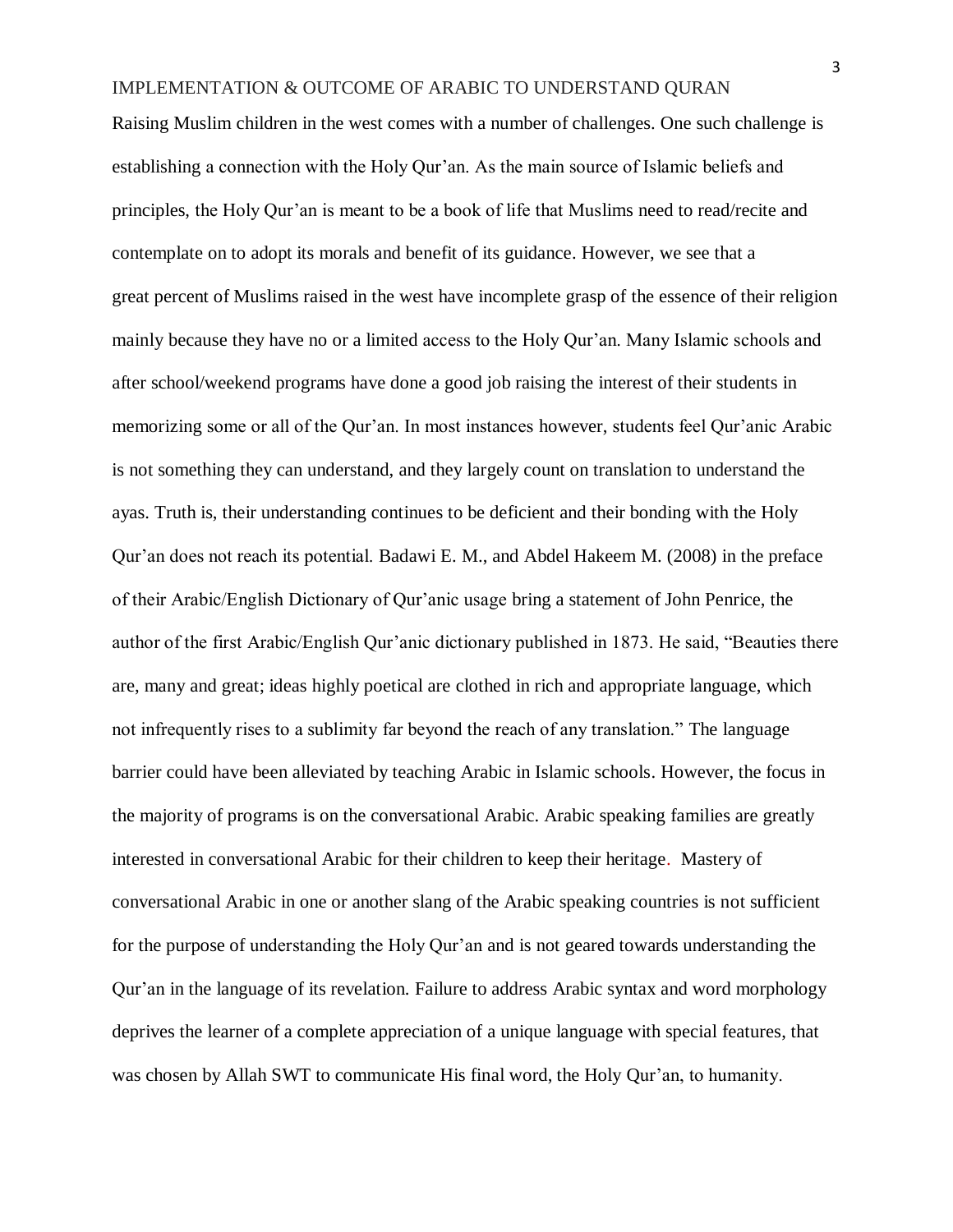#### **Special Features of the Arabic Language:**

Arabic language possess a large number of roots and a generally reproducible way of modifying the word morphology to derive an exponential number of words from such roots measuring بالقياس to the word morphology scale الصرفى الميزان. Another special feature is that pronouns associate closely with the verbs, looking like one word. However upon translation the verb turns to be a sentence, carrying the subject and may be also one or two objects of the same verb. The word أعطَانِيهُ when translated says:" He gave it to me", "it" being an object and "me" is another. Communicating meanings in Arabic can be achieved with the use of a few eloquent and precise words that will correspond to many more words upon translation to other languages. Another feature that is unique to the Arabic language is the use of Harakat, accent marks referred to as short vowels. The ''Harakat'' ''حَرَكَات'' are a set of symbols introduced by Abul Aswad Ad Du'ali that were coupled with the letter symbol in the written Qur'anic text to direct the pronunciation of each letter of the word in accordance with the proper pronunciation of the Prophet peace be upon him (Al Degli F. A. (1979). Variation of the pattern of Harakat indicates new meaning. The difference between an active verb such as "قَ َخلَ" or "He created" and the passive verb " خَلِق" or "He was created" is merely in the pattern of Harakat on its letters. Moreover, the Arabic language possesses the system of "I'raab إعراب "or clarification of the intended meaning with the use of the terminal Harakat of words as a grammatical sign عالمة اإلعراب to reflect the grammatical state of each word اإلعراب حالةَ , that in turn is caused by its grammatical job in the sentence الكلمة وظيفة . This allows changing the order of the words in the sentences – something seen extensively in the Qur'an – yet keeping proper comprehension of the intended meaning. For the Arabic language therefore, comprehension is greatly supported with reasonable grammar orientation (Arabic Nahow النحو ) and a good grasp of word morphology (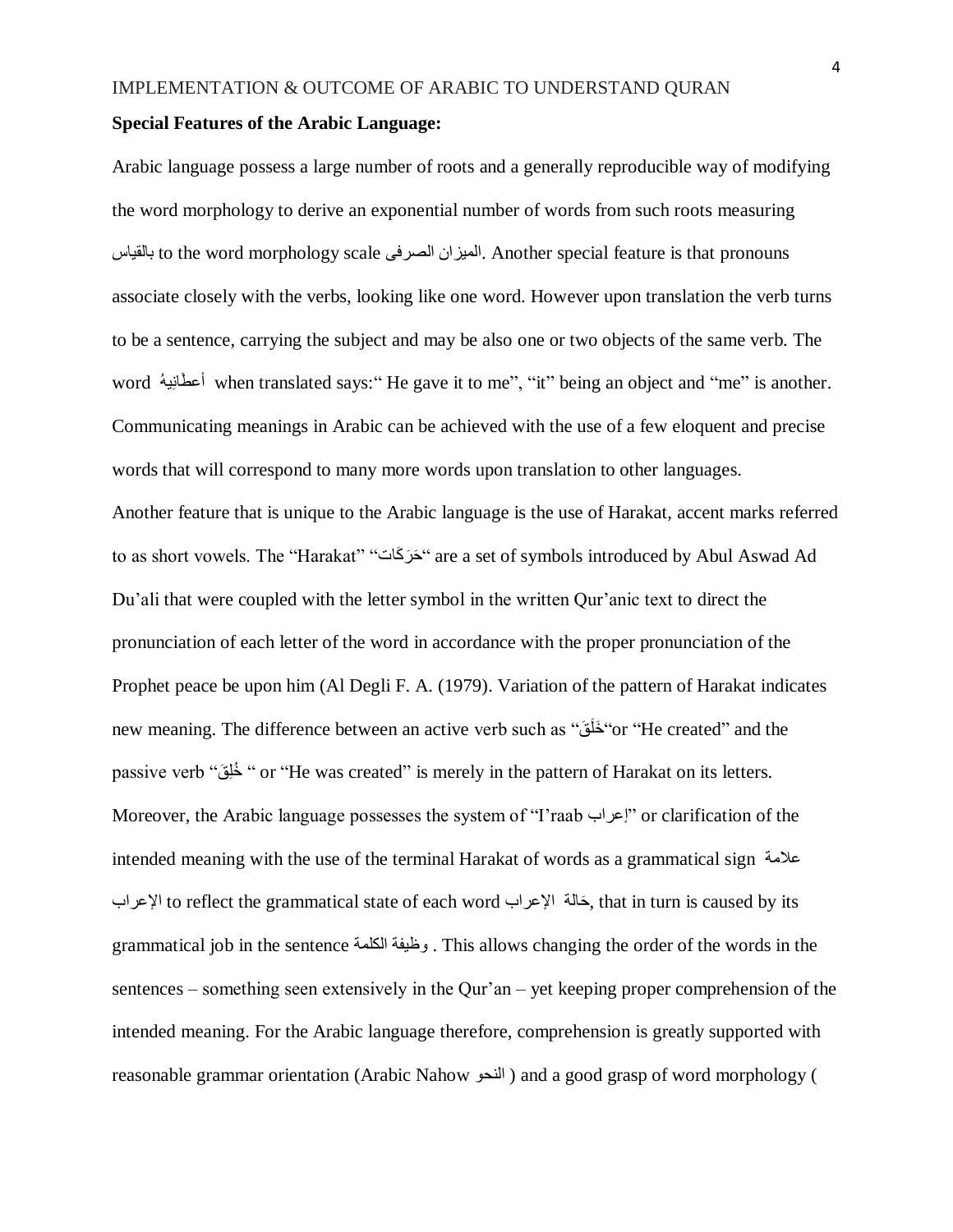Arabic Sarf الصرف( . This is true for any Arabic text and is particularly true for Qur'anic text (Al Ibrahim M. T. 2006). Therefore, we felt the need for developing a supplementary Arabic program, we called it "Arabic to Understand Qur'an".

Arabic to Understand Qur'an (Ar.TUQ) Program introduces classic Arabic to children in a particularly effective yet enjoyable and activity-oriented method. The purpose of the Ar.TUQ program is to enable the learners to understand the Qur'anic teachings and appreciate the miracle of the Holy Qur'an in the language of its revelation. We designed Ar.TUQ with attention to all Arabic language sciences that contribute to enhanced comprehension of the Holy Qur'an. The program focuses on Qur'anic vocabulary. Attempts are made to prepare reading/ comprehension material that exposes the child to Qur'anic expressions and figures of speech in early age in the context of stories. So where do meanings come from in the Arabic language?

At the level of the word, the meaning of an enhanced conjugated past tense verb such as ٱستغفروا comes from:

- 1. The meaning associated with the three base letters ر ف غ , to forgive.
- . Added connotation of ''seeking or ''الطَّلَب because of the additional letters' . أستـ
- 3. Past tense is understood form the absence of the present tense prefix.
- 4. Active voice is indicated by the pattern of vowels on the letters.
- 5.  $3<sup>rd</sup>$  Person speech is understood from the verb ending.
- 6. Masculine gender is understood from the verb ending.
- 7. Plurality is understood from the verb ending

So, ٱستغفروا is a past tense verb, that means "they sought forgiveness" It gives such predication about a group of men that they asked for forgiveness. Now you can combine the verb with an object of the verb به مفعول to state whom did they ask for forgiveness, or with an adverb of time or place مكان ظرف ، زمان ظرف to say when or where they asked for forgiveness, you can give the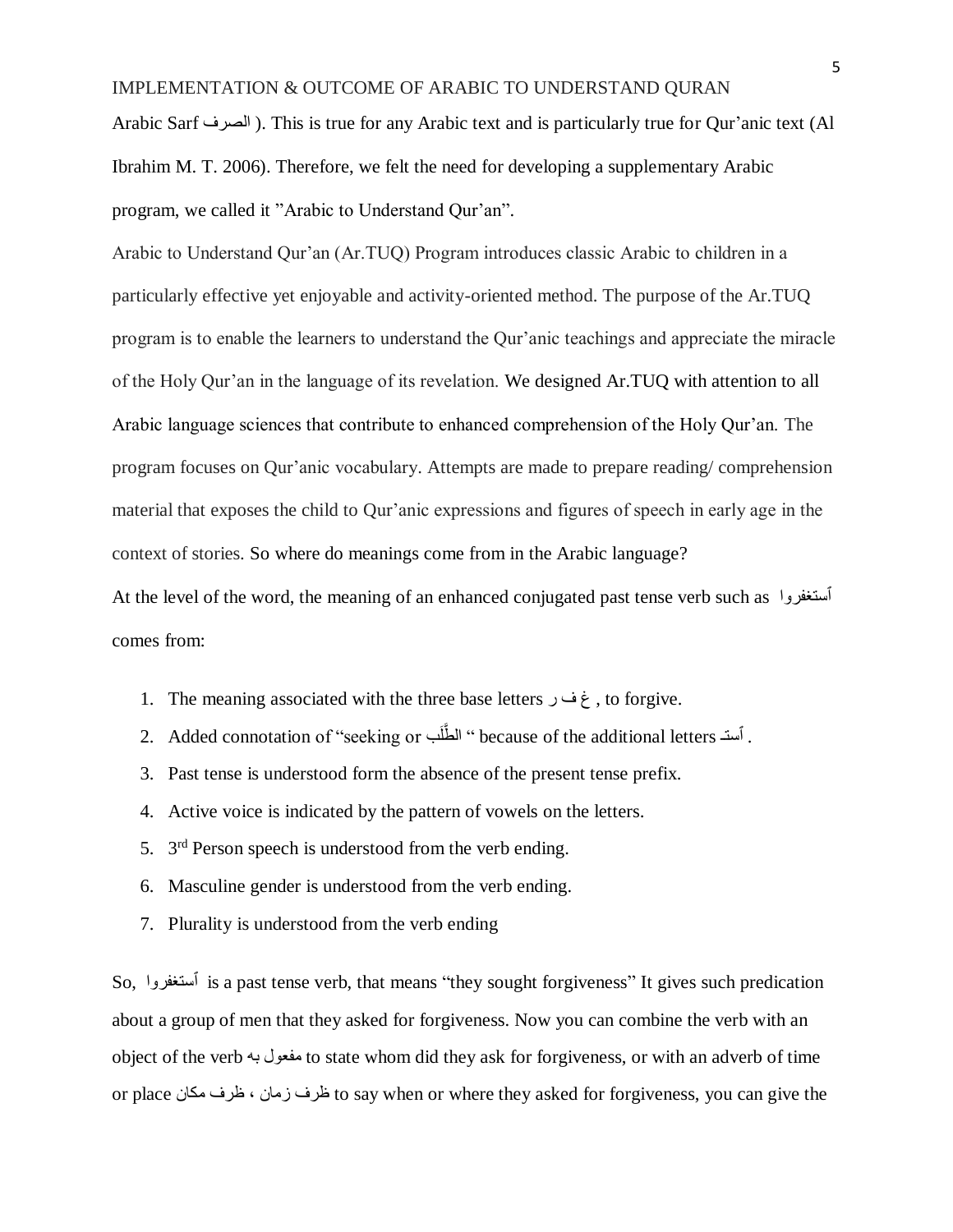reason for which ألجله مفعول or the manner in which الحال they asked for forgiveness, and so on. Then more meanings are created at the level of the sentence. Even more meanings can be relayed if you used the nouns in the sentence not as isolated words but as compounds or phrases such as descriptive phrases وصفى مركب or possessive phrases إضافى مركب , to enrich the sentence. Suppose you resorted to figurative speech and gave a metaphor, you can take the sentences to further other dimensions.

If we take the root ع ط ق , which means to cut, the three letters can be identified in an exponential number of words that share the root and carry a variant of its meaning, with word morphology clearly indicative of the shared root. Check the list of words below, and notice the degree of change in the English words if we were to translate the word family derived from  $\epsilon$   $\geq$  3. The verbs are only listed in the past tense, for the singular masculine 3<sup>rd</sup> person. Fourteen 14 possible conjugations of each verbs indicate the person  $(3<sup>rd</sup>, 2<sup>nd</sup>,$  and  $1<sup>st</sup>$  person), plurality (singular, dual, and pleural) or gender (masculine and feminine), each can be presented in the past, present, and command. Keeping in mind the verb forms and the passive voice, verbs can be modified to a quite big number of words.

| Meaning                 | Verbs      | Form | Meaning           | Verbs    | Form |
|-------------------------|------------|------|-------------------|----------|------|
| Intersected             | تَقَاطُ    |      | ∪ut               | فطغ      |      |
| Stopped, seized         | انقُط      | VII  | Shredded          | ىط       |      |
| Took a portion          | اقتطع      |      | Boy-cut           | فاطة     |      |
|                         |            |      | Granted a portion | اقطة     |      |
| Sought taking a portion | استَقْطَعَ |      | Became torn apart | تَقَطُّع |      |

#### **Objectives of the Ar.TUQ Program:**

#### **1. For Pre-school - Lower Elementary and Beginners of Older Age:**

The objective is to set the foundation that can be systematically further developed in subsequent years of the program with the ultimate goal of appreciating the miracle of the Qur'an in Arabic.

We prepare the KG and  $1<sup>st</sup>$  Grade students to attain Novice-High levels in listening

comprehension and in reading comprehension (ACTFL Proficiency Guidelines 2012), keeping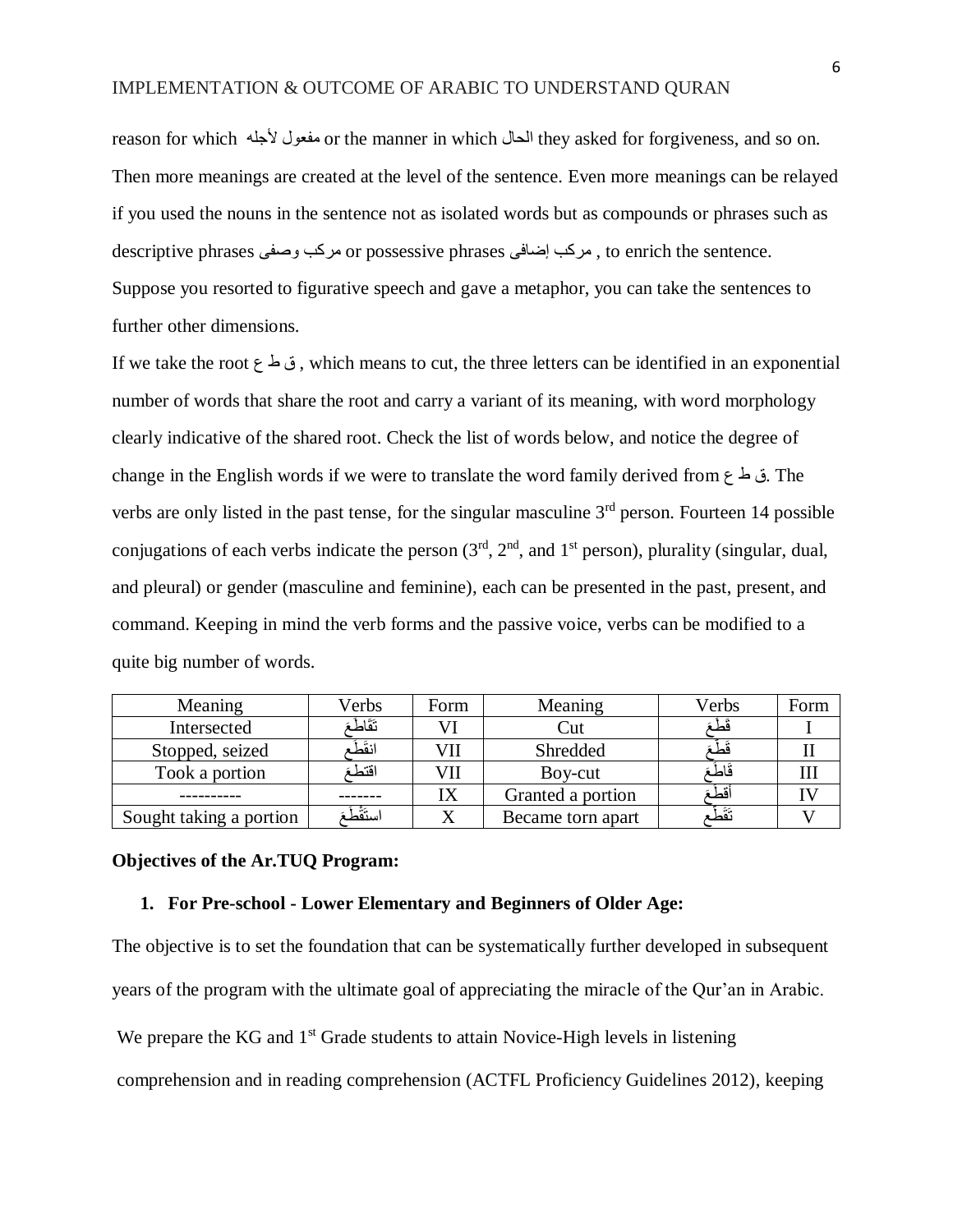in mind the Qur'anic vocabulary and linguistic expressions. Students are able to understand short, learned utterances and some sentence-length utterances, particularly where context strongly supports understanding and speech is clearly audible. Students comprehend words and phrases from simple questions, statements, high-frequency commands. Students understand the main idea and supporting details in short stories with simple underlying language structure. Students have sufficient control of the writing system to interpret written Arabic where vocabulary has been learned. Students can write all the symbols of the Alphabet letters, separate and combined in simple words coupled with Harakaat and Tanween, They can write practiced material and supply information such as name, date, and numbers on simple forms. Students can write words to fill in the blanks or answer simple questions in writing. They can write phrases or short sentences to describe picture. Finally, students can copy short ayas or parts of ayas coupling the letter's symbol with Harakaat. They can identify learned commonly repeated words when it occurs in the ayas and attempt explain words, phrases, or sort ayas for بسم الله ، الحمد لله ، حَسَدَ ، إذا حَسَدَ ، فَعَلَ ، كَيف فَعلَ ، ربّ ، ربُّك ، كَيف فعل ربك ، أصـحاب الفيل example

## **Teaching Strategies and Learning Activities:**

The Arabic word is presented first in its simplest forms (under the three parts of speech فعل اسم حرف , with greater interest in Qur'anic vocabulary) and then further developed with guidance to how the words are modified. Extensive introduction to the sound of the language and its vocabulary through rehearsals of dialogues, songs, stories, games, and use of the language in natural daily activities in non-instruction time. This is in Addition to the Qur'anic Arabic. Besides words selected from the ayas at hand, we systematically introduce commonly repeated words in the Qur'an. We taught our students in the KG a bit over 50 verbs the majority of which are commonly repeated verbs (CRV) encountered in the Qur'an 10 or more times. The selected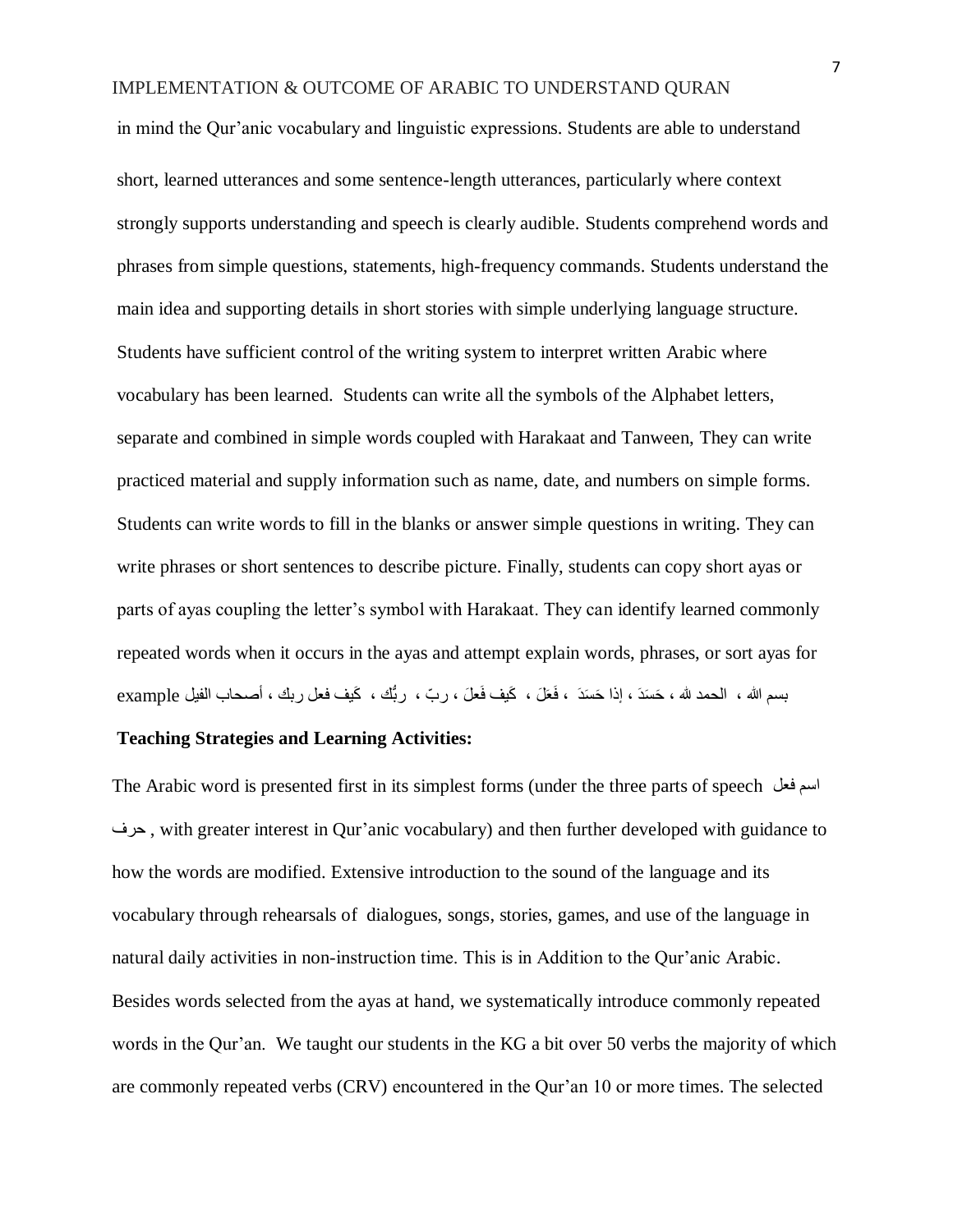# IMPLEMENTATION & OUTCOME OF ARABIC TO UNDERSTAND QURAN verbs were of the simple three-letter verbs, verb form # I الصحيح المجرد الثالثى الفعل to start building their foundational knowledge of Arabic roots. The verbs were then further developed in

the subsequent levels, practicing the 14 verb-conjugation in three verb tenses. The verbal noun and derived nouns were also developed.

The program provides picture vocabulary practice and Three-Part Card games to facilitate practice. Total Physical Response (TPR) (Asher J. J. 2009) is extensively Implemented. Students are coached to pretend acting the studied verbs, to demonstrate their listening/comprehension. Listening to the  $\zeta$   $\zeta$  in the verb  $\zeta$  and  $\zeta$  is prompts the students to demonstrate collecting objects while listening to the لَك ت ب in the verb بَكَتَ would prompt them to pretend writing. The students mastered writing the same verbs in the second half of the KG and ended the school year by competing in a school Arabic spelling Bee. It is important to clarify that the selection of simple past tense verbs was observed only in the  $50 +$  verbs selected for reading and writing practice and for further development of the verbs in subsequent levels. Class discussions, practiced oral dialogues, and questions/answers were not restricted to a certain verb tense or form. Level one nouns (simple naming words) and level 1 pronouns (the separate pronouns المنفصلة الرفع ضمائر) were also introduced and practiced using TPR. The use of the demonstrative pronouns هذه/هذا helped introduce the word gender during practice. Nouns are presented in different forms (definite and indefinite, separate then as part of a descriptive phrase, a possessive phrase, or a هذا كِتابٌ ،هذا كِتَابٌ كَبيرٌ ،الكتابُ كبيرٌ ، أهذا كتابٌ صَغِرٌ ؟ لا، هَذا ِكِتابٌ كَبيرٌ ، هذا كِتابُ أحمد Integrating the Nurania method in our curriculum, beginner students reach the level of proper pronunciation and fluent reading of three to four letters words with Harakat and Tanween in a matter of weeks. This is when we introduce their first reading/comprehension material, in the form of self-developed stories composed of simple words with Harkat and Tanween (at the level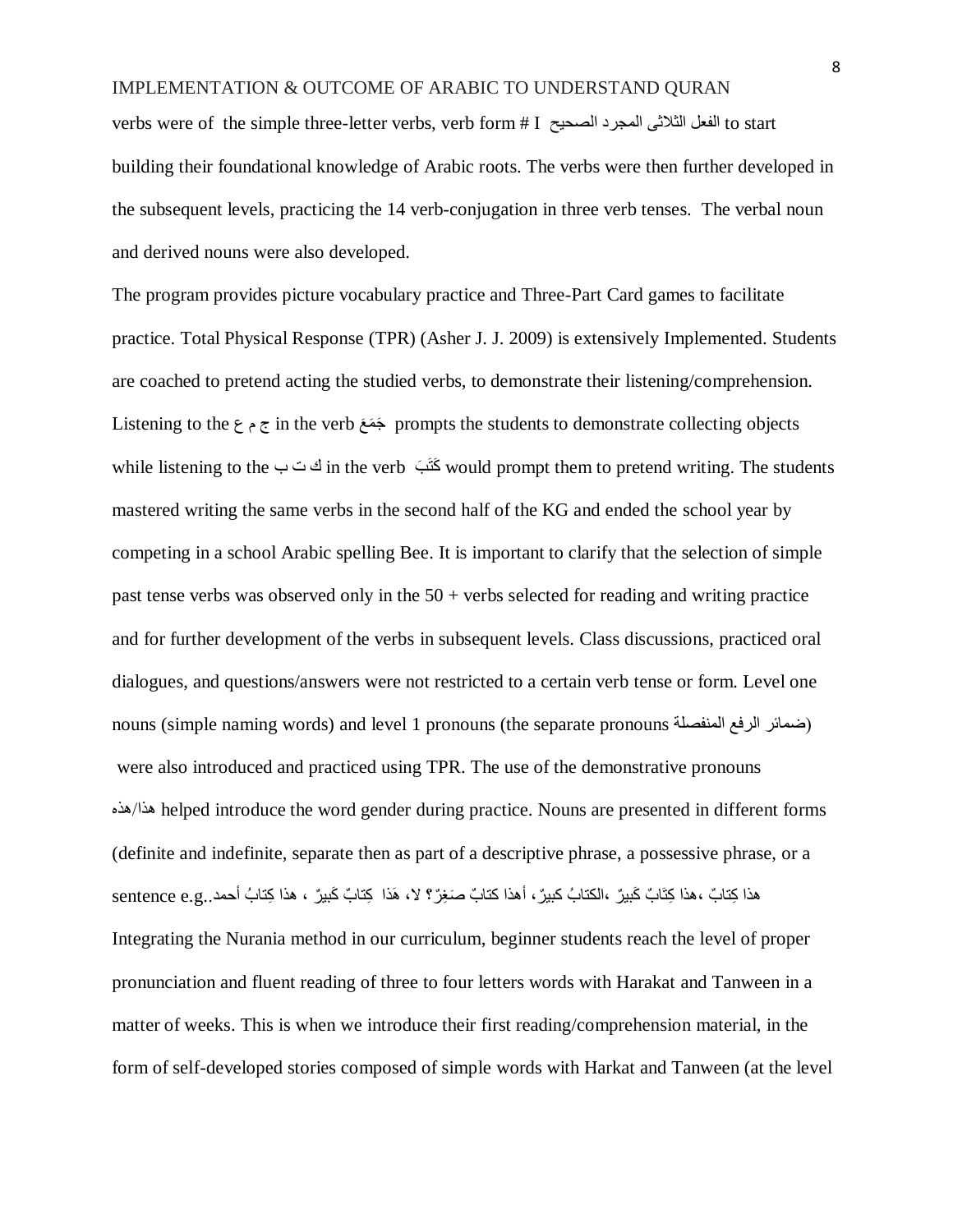of Nurania lesson 6 words), that they can read and feel great about their achievement. The stories progressively increase in difficulty aligned with Nurania reading skills:

- 1- Reading 3-4 letter words with Harakaat and Tanween, with secondary level words with Madd (Nurania Lesson 6 +)
- 2- Reading 3-5 words with Harakat, Tanween, Madd and Leen, with secondary level words with Sukoun (Nurania Lesson 9 +)
- 3- Reading any word with Harakat, Tanween, Madd, and Sukoun with secondary level words with Shaddah (Nurania Lesson 11)
- 4- Reading any word with Harakat, Tanween, Madd, Sukoun and Shaddah (Nurania L 13+)

The story vocabulary represent all three Arabic parts of speech; أسم ، فعل ، حرف .The students learn the Arabic word types and practice sorting the words by word type according to a color code that stays consistent all through the program. Students Start recognizing sentences as verbal or non-verbal sentences.

### **2. Higher Elementary and Middle school students**

The goal is to prepare our students to be life-long learners who can continue to learn and progress on their own in an exponential phase that starts at their middle school. The study of Arabic to understand Qur'an aims at facilitating the student's appreciation and understanding of the Holy Qur'an in the language of its revelation. A task that may seem very remote. However, by Allah's grace we are achieving very promising results. We benefited of the guidelines of the online Shariah program by Yusuf Mullan in presenting the most concise fundamentals of classic Arabic that give our students the largest benefits over a relatively short time. The program introduces the science of Arabic Grammar "Nahw النحو " not only in the context but also as a subject. The program does not shy from addressing such an essential science for the understanding of the Arabic language and hence for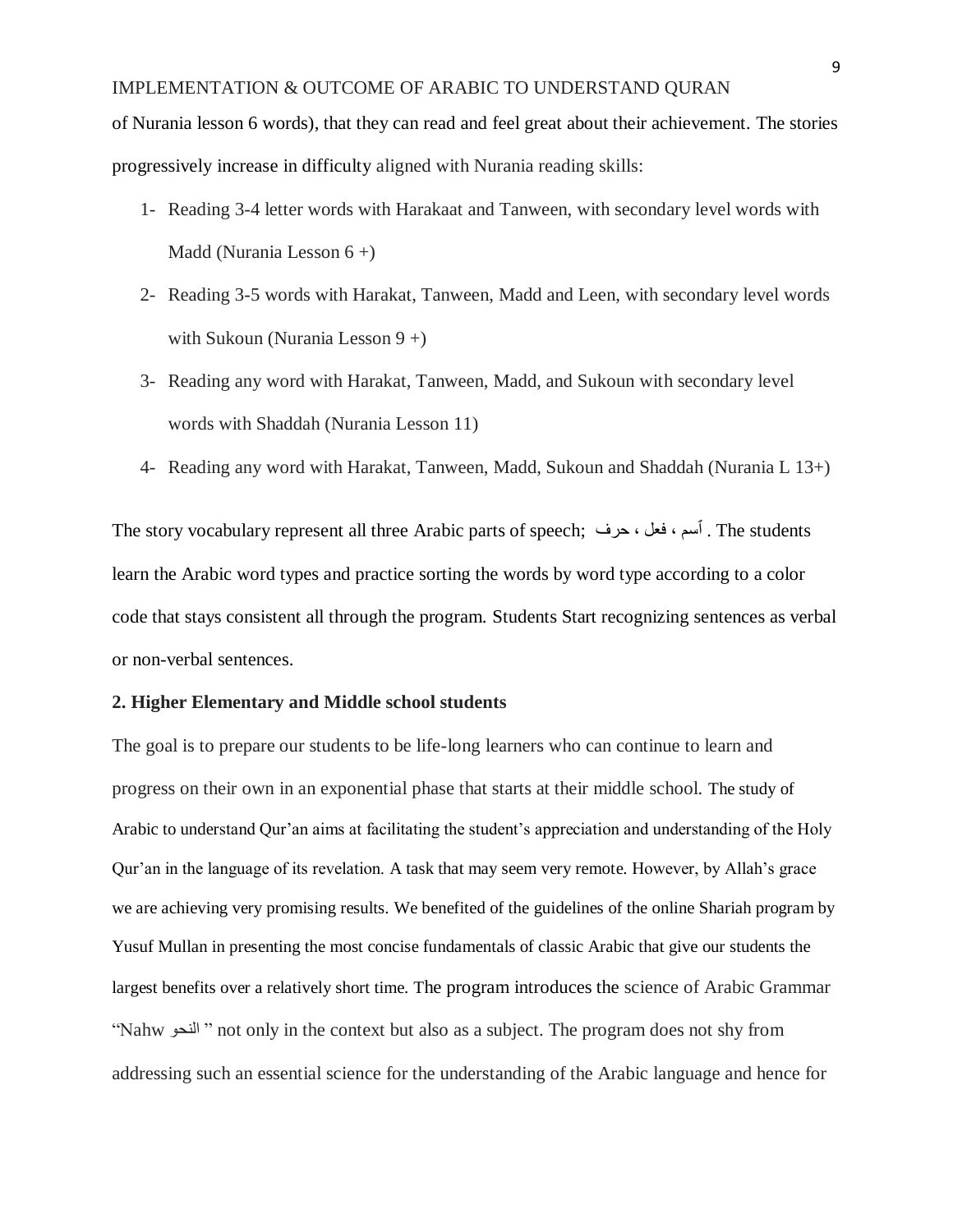the understanding of the Holy Qur'an. We presented the knowledge to our students in a palatable way applying up-to-date brain research recommendations for facilitating learning, mindful of their young ages and satisfying their needs to explore and play. Consistency, color coding, spiral approach reintroducing concepts in repeated cycles with rising level of difficulty, and last but not least, self-developed activities and games facilitated practice. The students' mastery was sometimes assessed by assigning them to produce skill-based Arabic games to help younger students practice some Nahow and Sarf concepts. We also benefitted from the bird-eye-view approach of the language presented by El Ghalayeeni M (2006) in his comprehensive collection of Arabic lessons, العربية الدروس جامع that gave our students a clear understanding of the Arabic syntax.

Verbs are practiced in the active voice then in the passive voice. Verbs are also practiced with negation ( لم ، لن ، ما ( and confirmed with "قد" and the " ل " plus the heavy and light emphatic Noon (نون التوكيد الخفيفة والثقيلة ). The number of words the can derive from a single root exponentially increases in the subsequent years. Our students in the third year of the program were able to derive over 60 words from three-letter past tense verbs. This provides a great leap in vocabulary acquisition and in understanding of the nature of the language and how it works. It saves plenty of time that is otherwise spent when students are not taught the relation between words in word families and the methods of modifying roots.

Students read the Stories of the Prophets (Qassasun-Nabiyeen النبيين قصص ( in Arabic by Imam An Nadwi A. (2012). Reading material also include Qur'anic verses, Hadeeth, material from Arabic Seerah books, and Arabic stories with moral values. Students perform Arabic presentations and play roles in the stories they read. They get a taste of poetry when they memorize lines from ديوان الشَّافِعيّ and lines of the Tajweed poem المنظمة and, to a less extent, lines from مالك بن ألفية . The next level is reading material also include selected parts of small Arabic Tafseer books for example الجاللين تفسير applying their Nahow, Sarf, and Balagha skills.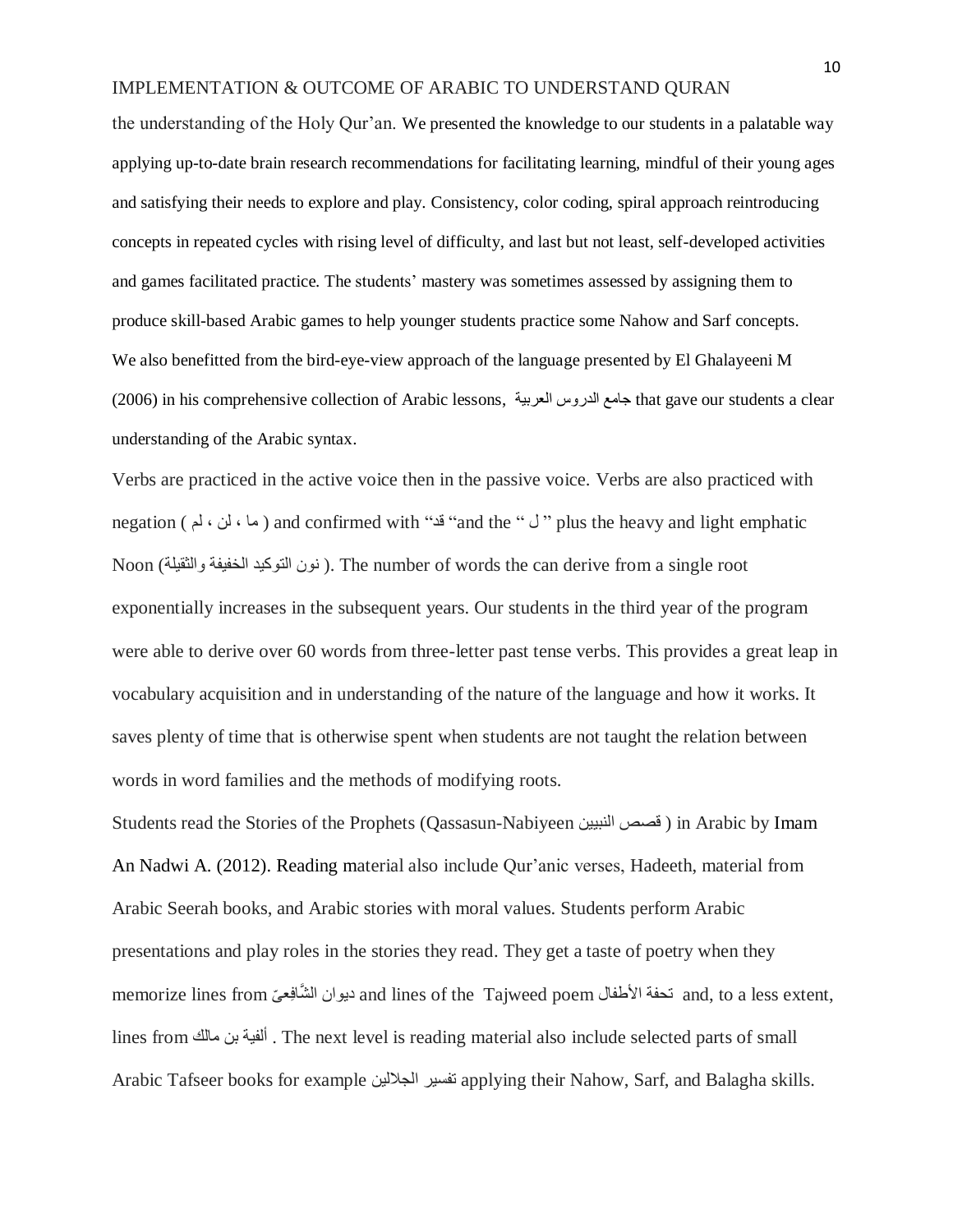#### **Recommendations for vocabulary selection in Tafseer:**



In conclusion, we find teaching classic Arabic of great importance for the understanding of Qur'an. Sample of students work and assessments models will be presented in the lecture. We recommend the use of Ar. TUQ as a supplement to Arabic curricula to maximize comprehension of the Holy Qur'an.